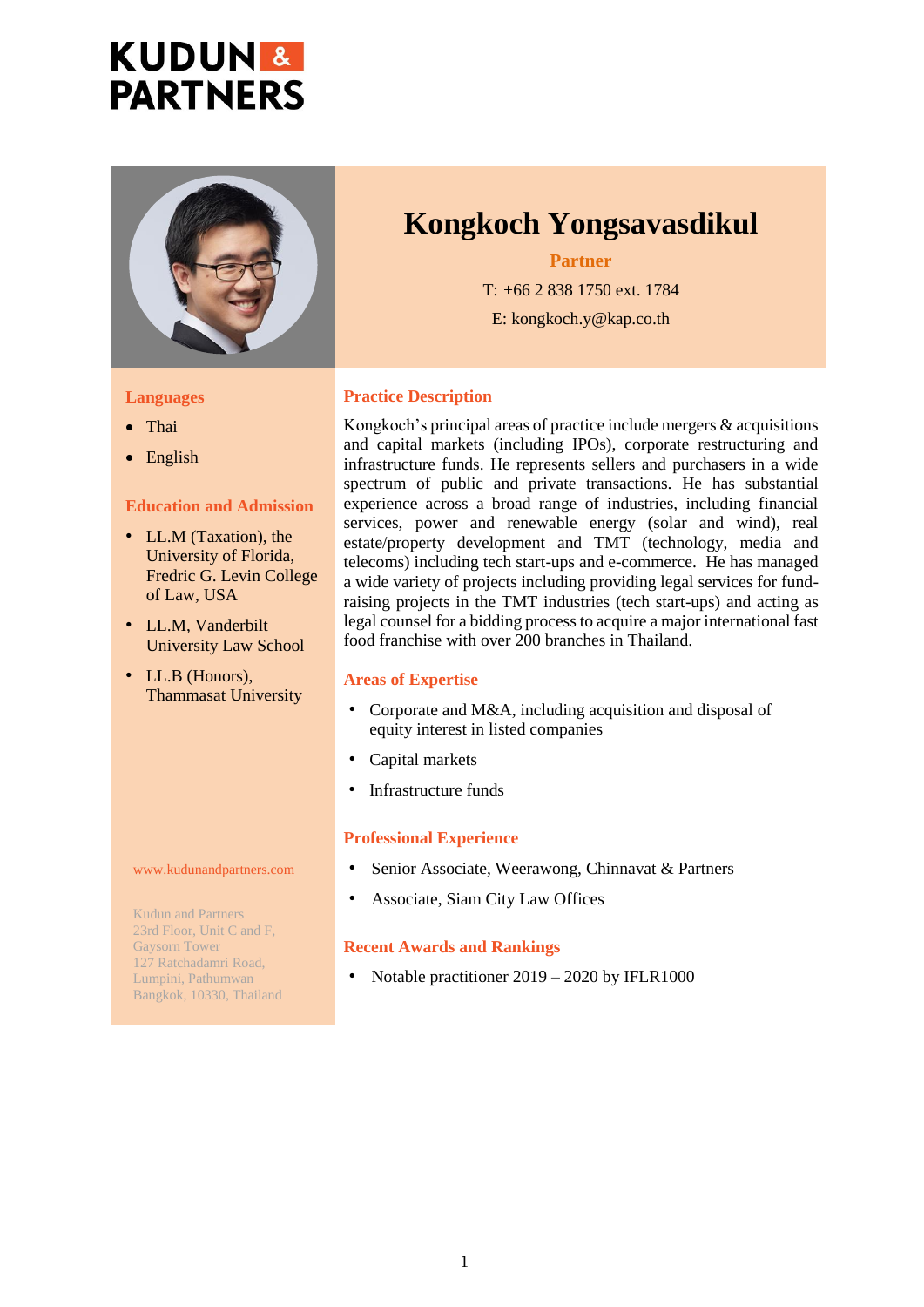## **Practice Focus**

Significant recent transactions and projects in which Kongkoch has been involved include:

#### **Corporate, Mergers and Acquisitions, and Joint Ventures**

- Providing legal opinion and services for fund-raising projects for several TMT (tech start-ups) including online financial investment, online education, cloud accounting software and transportation services.
- Representing a major consumer finance company in Thailand, on its corporate restructuring and initial public offering (IPO) on the Stock Exchange of Thailand (SET). The IPO was 250 million shares for a total offering size of THB 1.73 billion (USD 57.7 million).
- Acting as legal counsel for the intended acquisition of the going-concerns of 239 branches of an international fast-food franchise through a competitive bidding process.
- Representing B. Grimm Public Company Limited, a major Thai listed company engaging in the energy sector, as the lead counsel for an outbound investment through an acquisition of 55% shares in a foreign company operating a solar power plant project with 420 Megawatts in Tay Ninh Province, Socialist Republic of Vietnam with a total investment amount of approximately THB 1,135 million (USD 36.5 million).
- Representing TIME dotCom International Sdn Bhd a subsidiary of a Malaysian listed company for the acquisition, through a partial voluntary tender offer, of 38.75 percent of the issued share capital of Symphony Communication Public Company Limited, with an approximate total value of THB 1,540 million (USD 49.5 million).
- Representing Sky ICT Public Company Limited for the acquisition of 100% shares in Raytel Co., Ltd. by way of an entire business transfer (EBT) and the issuance of newly issued shares to a private placement investor as a share swap consideration, with a deal value of THB 540 million (USD 17.4 million).
- Representing Sky ICT Public Company Limited for the acquisition of 34% shares in Turnkey Communication Service Company Limited by way of an entire business transfer (EBT) and the issuance of newly issued shares to a private placement investor as a share swap consideration, with a deal value of THB 1,555 million (USD 50 million).
- Representing the purchaser to purchase 50% shares in Sky ICT Public Company Limited from its major shareholders through a voluntary tender offer, with a deal value of approximately THB 116 million (USD 3.7 million).
- Representing Gunkul Engineering Public Company Limited, a Thai listed company engaging in the renewable energy sector, for the acquisition of 100% shares in BMP Solar Company Limited, operating a solar power plant of 8 Megawatts, with a deal value of approximately THB 244 million (USD 7.8 million).
- Representing Gunkul Engineering Public Company Limited, a Thai listed company engaging in the renewable energy sector, for the acquisition of shares in Rang Ngern Solution Company Limited, operating solar power plants of 55 Megawatts, with a deal value of approximately THB 554 million (USD 17.8 million).
- Providing legal services for the acquisition of equity interest in a limited company currently engaging in the development of a renewable power plant using wind energy.